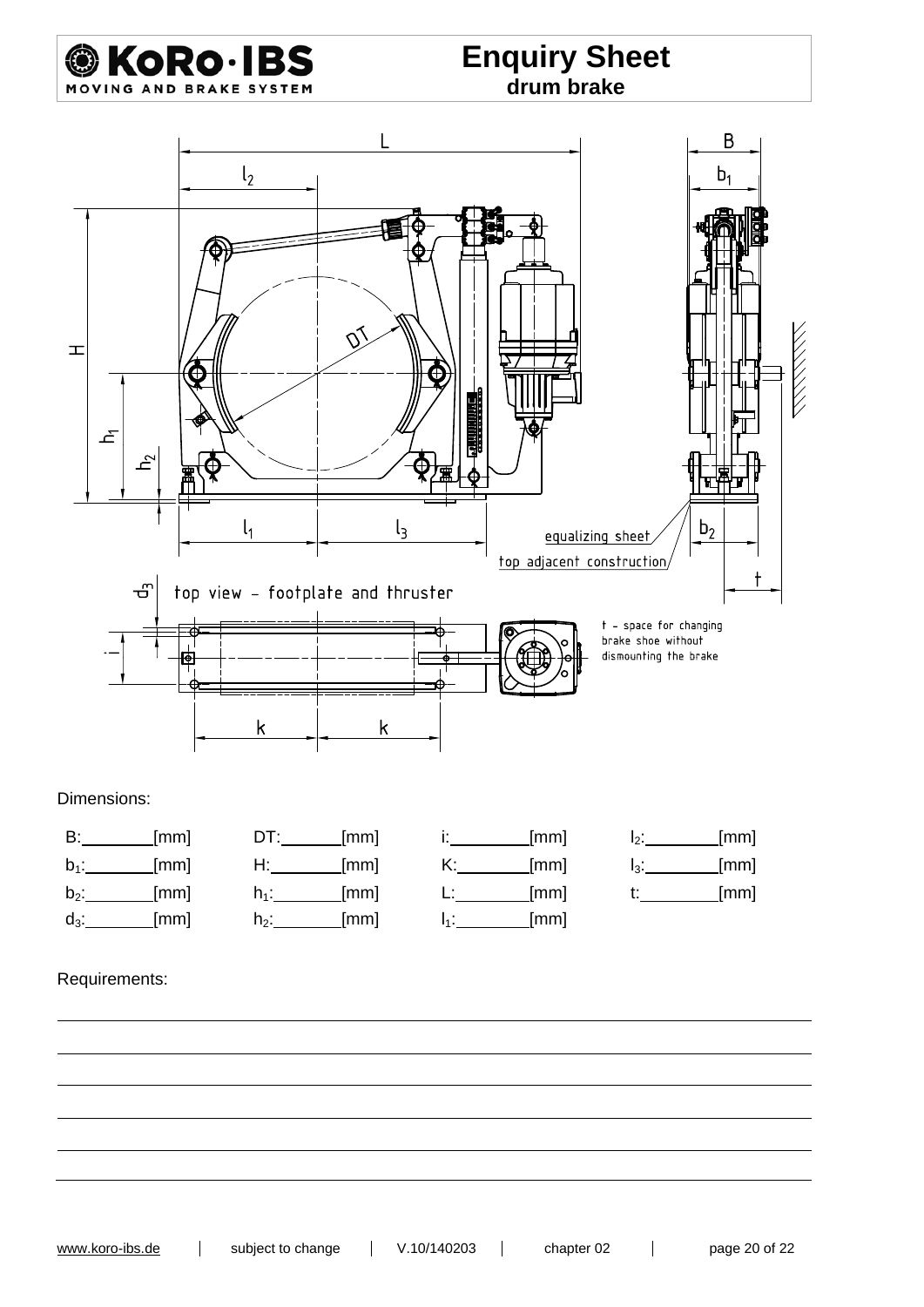# **Drum Brakes determination of brakes**

| Sender: | Project:          |
|---------|-------------------|
|         |                   |
|         |                   |
|         | Person in charge: |
|         | Date:             |

#### **Necessary technical details:**

| for hoisting gear |                              |                  | for crane and trolley carriage |                                        |   |     |
|-------------------|------------------------------|------------------|--------------------------------|----------------------------------------|---|-----|
|                   | 1. Driving mechanism group   |                  |                                | 1. Total weight                        |   | kg  |
|                   | 2. Hoisting load             | kg               |                                | 2. Speed                               |   | m/s |
|                   | 3. Load of traverse or misc. | kg               |                                | 3. Amount of driven and hoisting gears |   |     |
|                   | 4. Speed of hoist with load  | m/min            |                                | 4. Motor capacity per gear             |   | kW  |
|                   | 5. Lowering speed with load  | m/min            |                                | 5. Nominal speed of motor              |   | 1/m |
|                   | 6. Amount of motors / brakes |                  |                                | 6. Switching period                    |   | ED  |
|                   | 7. Nominal capacity of motor | kW               |                                | 7. Braking interval                    |   | 1/h |
|                   | 8. Nominal speed of motor    | 1/min            |                                | 8. Necessary breaking time             | s |     |
|                   | 9. Switching period          | ED               |                                | 9. Mass moment of inertia              |   | kgm |
|                   | 10. Brake intervals per hour | 1/h              |                                | 10. Wind force                         | N |     |
|                   | 11. Mass moment of inertia   | kgm <sup>2</sup> |                                | 11. Force of gravity                   | N |     |
|                   | 12. Block and tackle ratio   |                  |                                | 12. Diameter of wheel / idler          |   | m   |
|                   | 13. Rope drum diameter       | mm               |                                | 13. Gear ratio                         |   |     |
|                   | 14. Gear/Transmission ratio  |                  |                                | 14. Rolling resistance                 |   |     |

| for hoisting gear            |                  | for crane and trolley carriage         |                  |
|------------------------------|------------------|----------------------------------------|------------------|
| 1. Driving mechanism group   |                  | 1. Total weight                        | kg               |
| 2. Hoisting load             | kg               | 2. Speed                               | m/s              |
| 3. Load of traverse or misc. | kg               | 3. Amount of driven and hoisting gears |                  |
| 4. Speed of hoist with load  | m/min            | 4. Motor capacity per gear             | kW               |
| 5. Lowering speed with load  | m/min            | 5. Nominal speed of motor              | 1/min            |
| 6. Amount of motors / brakes |                  | 6. Switching period                    | ED               |
| 7. Nominal capacity of motor | kW               | 7. Braking interval                    | 1/h              |
| 8. Nominal speed of motor    | 1/min            | 8. Necessary breaking time             | s                |
| 9. Switching period          | ED               | 9. Mass moment of inertia              | kgm <sup>2</sup> |
| 0. Brake intervals per hour  | 1/h              | 10. Wind force                         | N                |
| 1. Mass moment of inertia    | kgm <sup>2</sup> | 11. Force of gravity                   | N                |
| 2. Block and tackle ratio    |                  | 12. Diameter of wheel / idler          | m                |
| 3. Rope drum diameter        | mm               | 13. Gear ratio                         |                  |
| 4. Gear/Transmission ratio   |                  | 14. Rolling resistance                 |                  |
|                              |                  |                                        |                  |

|     | for continuous conveyer    |                  |    | for rotating systems         |                  |
|-----|----------------------------|------------------|----|------------------------------|------------------|
| 1.  | Conveying capacity         | kg/h             |    | Total mass moment of inertia | kgm <sup>2</sup> |
| 2.  | Conveying speed            | m/s              | 2. | Speed                        | 1/min            |
| 3.  | Number of drives           |                  | 3. | Amount of motors / brakes    |                  |
| 4.  | Capacity of drive          | kW               | 4. | Drive capacity               | kW               |
| 5.  | Speed of motor             | 1/min            | 5. | Brake intervals per hour     | 1/h              |
| 6.  | Conveying heights          | m                | 6. | Necessary braking time       | s                |
| 7.  | Conveying lenghts          | m                | 7. | Static moment                | <b>Nm</b>        |
| 8.  | Angle of incline / decline | ٥                |    |                              |                  |
| 9.  | Mass moment of inertia     | kgm <sup>2</sup> |    |                              |                  |
| 10. | Brake intervals per hour   | 1/h              |    |                              |                  |

|               | for rotating systems         |                  |
|---------------|------------------------------|------------------|
| $\mathbf 1$ . | Total mass moment of inertia | kgm <sup>2</sup> |
| 2.            | Speed                        | 1/min            |
| 3.            | Amount of motors / brakes    |                  |
| 4.            | Drive capacity               | kW               |
| 5.            | Brake intervals per hour     | 1/h              |
| 6.            | Necessary braking time       | s                |
| 7             | <b>Static moment</b>         |                  |